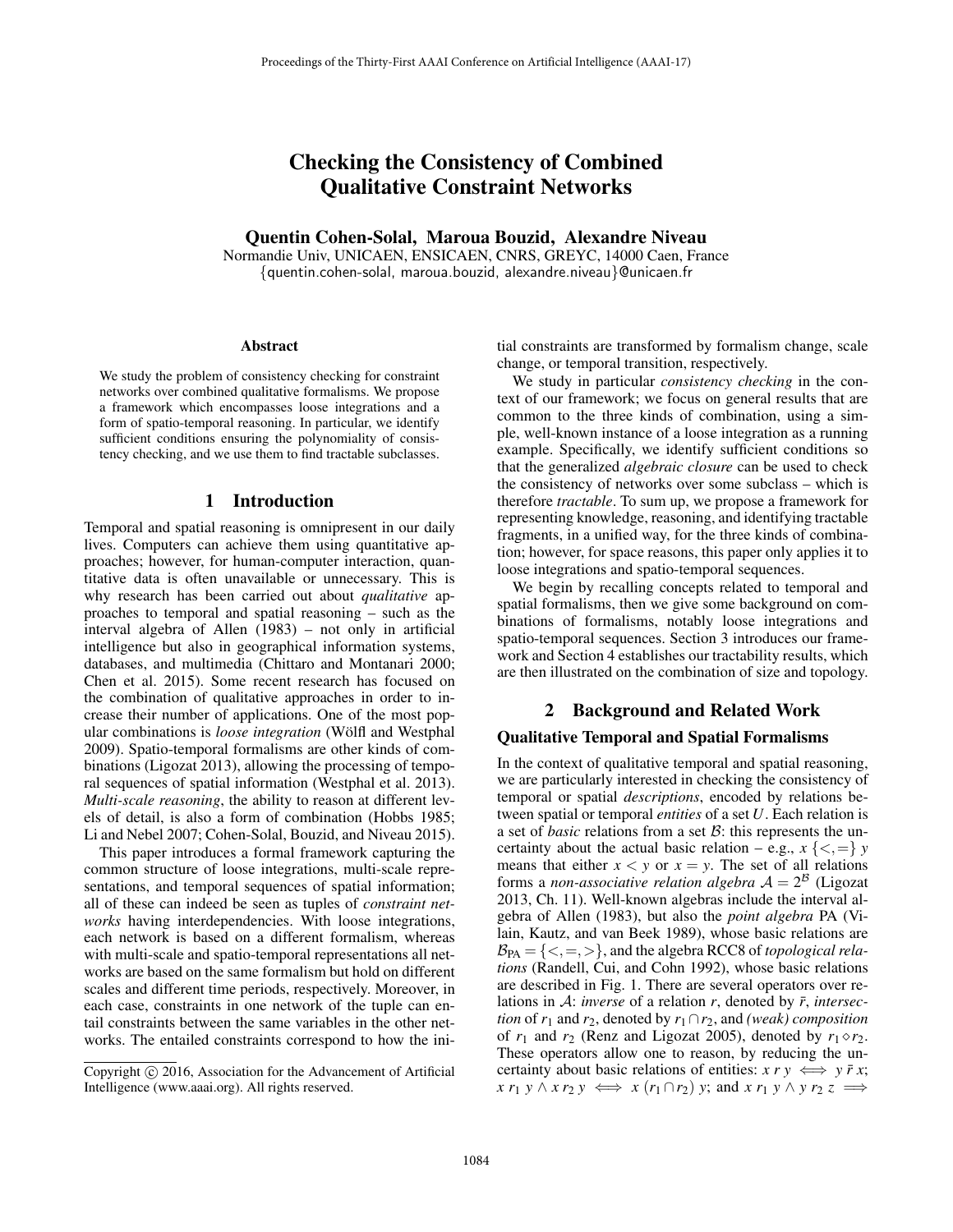

Figure 1: The 8 relations of RCC8 in the plane.

 $x (r_1 \diamond r_2)$  *z*. For example, if we know that  $x \{EC\}y$  and *y*{NTPP}*z*, we can deduce that *x*{PO,NTPP,TPP}*z*.

A temporal or spatial description can be modeled by a *qualitative constraint network* – a labeled graph in which nodes are *entity variables* and edges are labeled with a binary relation of  $A$ . More formally, a qualitative constraint network *N* over a set of relations  $S \subseteq 2^{\hat{B}}$  is a pair  $N = (E, C)$ where  $E$  is a finite set of entity variables of  $U$  and  $C$  is a set of *constraints over* S, i.e., tuples  $(x, r, y)$  with  $x, y \in E$ ,  $x \neq y$  and  $r \in S$ . An example of a network over RCC8 is  $N = (\{x, y, z\}, \{(x, \{EC\}, y), (y, \{NTPP\}, z)\})$ . Like all networks in this paper, it is normalized, in the sense that for each pair  $\{x, y\}$  there is at most one constraint, whose relation is denoted  $N^{xy}$  (implicitly,  $N^{yx} = \overline{N^{xy}}$ ). If there is no constraint between two entities, the constraint is implicit, and the corresponding relation is the whole set  $\beta$ . We say that a network  $N$  refines another network  $N'$  if it holds that  $\forall x, y \in E$ :  $N^{xy} ⊆ (N')^{xy}$ , which we denote by  $N ⊆ N'$ .

The notion of *solution* of a constraint network depends on a semantics, which is given by an *interpretation function* ϕ mapping any relation *r* of the algebra to the set of all pairs of entities from the domain *U satisfying r*. When  $\varphi$  verifies specific properties, the triple  $(A, U, \varphi)$  constitutes a *qualitative formalism* (Ligozat 2013, Ch. 11). Thus, a solution of a constraint network *N* is a set  $\{u_x\}_{x \in E} \subseteq U$  such that  $\forall x, y \in E$ :  $(u_x, u_y) \in \varphi(N^{xy})$ . A fundamental problem is to determine whether a constraint network has at least one solution, in which case it is said to be *consistent*. To each solution of a network *N* corresponds a unique *scenario* of *N*, i.e., a network *S*  $\subseteq$  *N* such that  $\forall x, y \in E$ : *S<sup>xy</sup>*  $\in$  *B*. For instance, our example RCC8 network is not a scenario (*Nxz* is not basic). Finding a solution of a network *N* amounts to finding a consistent scenario *S* of *N*, since any solution of *S* is a solution of *N*. Because consistency checking is NP-complete for many algebras, some research focuses on *tractable subclasses*, i.e., sets  $S \subseteq 2^B$  that are closed under intersection, weak composition and inversion, such that it is polynomial to decide the consistency of any network whose relations are in  $S$  (see Ligozat 2013).

A constraint network is *algebraically closed* – a key concept to find consistent scenarios in a purely algebraic way – if  $N^{xz}$  ⊆  $N^{xy}$  *N*<sup>yz</sup> for all *x*, *y*, *z* ∈ E. We can obtain from any network *N* an algebraically closed network having the same solutions by computing its *algebraic closure*. It can be done (in polynomial time) by repeatedly replacing each *Nxz* by  $(N^{xy} \diamond N^{yz}) \cap N^{xz}$  until a fixed point is reached. If the resulting network is not trivially inconsistent (i.e., if none of its relations is the empty set), it is said to be *-consistent*. In the literature,  $\diamond$ -consistency is often conflated with *pathconsistency*, because for some formalisms they are equivalent (Renz and Ligozat 2005). An algebraically closed *scenario* is always  $\diamond$ -consistent by definition, but note that it is not necessarily consistent for any formalism (Renz and Ligozat 2005). However, when all the algebraically closed scenarios of a formalism are consistent, the consistency of a network can be decided by searching for an algebraically closed scenario, using backtracking methods based on algebraic closure (Ladkin and Reinefeld 1992). For some subclasses, any  $\Diamond$ -consistent network is consistent, so there is no need to backtrack: such subclasses are thus tractable.

#### Combined Spatial and Temporal Formalisms

Some research has recently been focusing on combining qualitative formalisms. One of these combinations, which our framework encompasses, is the *loose integration* of two qualitative formalisms and its *biconstraint networks* (two networks having interdependencies) (Westphal and Woelfl 2008). The consistency checking problem is then to decide whether there is a solution satisfying both networks.

Example 1. The loose integration of qualitative size and topology of Gerevini and Renz (2002), which we call QST, describes the relation between two regions both in terms of topology and in terms of their relative size; e.g., "*x* and *y* are disjoint and the size of *x* is smaller than that of *y*".

To reason on QST, Gerevini and Renz generalized the path-consistency algorithm, which simply computes the algebraic closure, into the *bipath-consistency* algorithm, which enforces  $\Diamond$ -consistency on both networks while simultaneously propagating their interdependencies. Subclasses for which bipath-consistency decides consistency have been found for several combinations of formalisms (Gerevini and Renz 2002; Li and Cohn 2012; Cohn et al. 2014).

The framework introduced in this paper encompasses loose integrations (generalized to *m* formalisms) as specific combinations, but does not cover all ways of combining formalisms. *Tight integrations* (Wölfl and Westphal 2009) are more expressive than loose integrations, at the cost of drastically increasing the number of relations. Another combination is that of Meiri (1996), which deals with *heterogeneous* entities that are points and intervals. The corresponding relations are relations between a point and an interval, two intervals, and two points, respectively. In this combination, whose complexity has been studied in depth by Jonsson and Krokhin (2004), there is only one relation per pair of entities; in constrast, loose integrations feature several relations (from different formalisms) between the same entities, which increases expressiveness by allowing the use of complementary relations. This complementarity is the main asset of loose integration (and its major difficulty). Note that there also exist combinations with non-qualitative formalisms (Meiri 1996; Bennett et al. 2002)

#### Spatio-Temporal Formalisms

Spatio-temporal formalisms are also combinations, which integrate space and time information in particular ways.

Westphal et al. (2013) proposed a method to reason about temporal sequences of spatial information, which actually share the same structure as loose integrations and are thus covered by our framework. They model such sequences as tuples of constraint networks, each corresponding to a time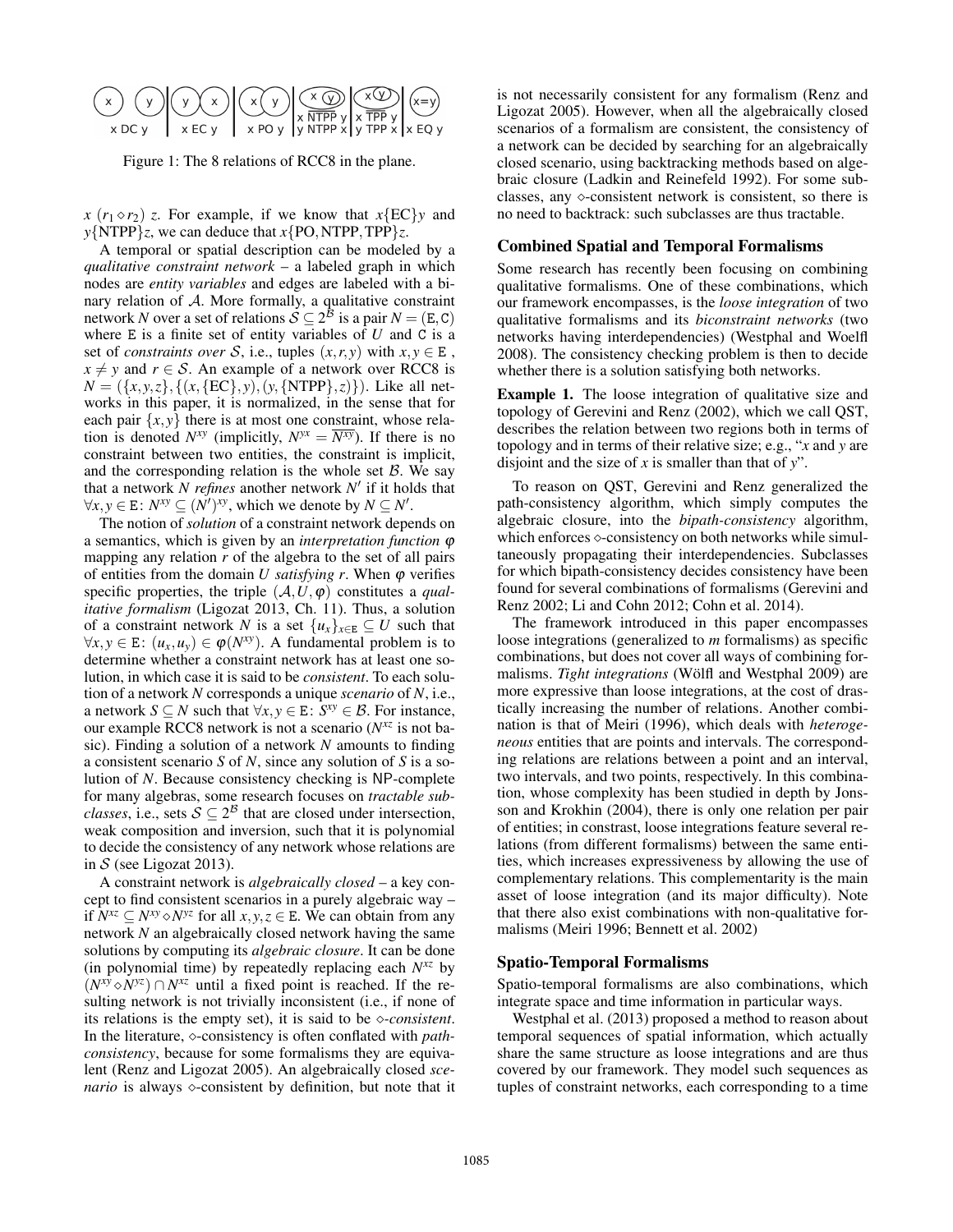

Figure 2: (a) An evolution of space points. (b) The neighborhood graph of the point algebra.

instant. They introduce two kinds of solutions, depending on the desired dynamics of entities (moving continuously) over time. Our framework covers the weaker "*T*<sub>2</sub>-solutions", which guarantee that between successive instants of the sequence, for each pair of entities, only the relation of the first instant and then the relation of the second instant hold.

Example 2. The following is a temporal sequence of 3 networks describing spatial points moving along a line:  $x \leq$  $y < z$  at the first instant,  $x = y = z$  at the second, and then  $x > y > z$  at the third instant. This description has temporally continuous solutions without intermediary relations between the instants, such as that of Figure 2 (a).

In fact, the  $T_2$  condition forces relations at successive instants to be "neighbors" according to the *neighborhood graph* of PA (Freksa 1991), shown in Figure 2 (b). In this graph, for example, the only neighbor relation of " $\lt$ " is "=". The  $T_2$  condition thus ensures that, if  $x < y$  at one instant, then at any neighbor instant, either  $x < y$  or  $x = y$ .

Gerevini and Nebel (2002) proposed a similar formalism based on time intervals but with uncertainty on the scheduling of intervals, so it is not encompassed by our framework.

## 3 Representation and Reasoning with Multi-Algebras

This section introduces *multi-algebras*, which constitute the underlying structure of loose integrations and temporal sequences. It shows how one can reason about multi-algebra relations, then provides them with a formal semantics, and finally generalizes constraint networks and their algebraic closure to this broader setting.

#### Projections and Multi-Algebras

Let us introduce the general building blocks of our framework, beginning with *projections*, which aim at representing the interdependencies of relations from different formalisms. The projection of a relation *r* from a formalism onto another is the set of basic relations of the other formalism which may hold given that *r* holds.

**Definition 3.** Let  $A = 2^B$  and  $A' = 2^{B'}$  be two algebras. A *projection operator* is a function  $\upharpoonright : A \to A'$  which satisfies (i)  $\forall b \in \mathcal{B}, \exists \{ \bar{b} \} = \overline{\exists \{ b \}}, \text{ and (ii)} \ \forall r \in \mathcal{A}, \exists \ r = \bigcup_{b \in r} \exists \{ b \}.$ 

We can now define *multi-algebras*, the key objects of our framework, which are Cartesian products of algebras (each corresponding to one of the combined formalisms, or one instant in a temporal sequence) associated with projection operators representing the interdependencies of their relations.

Definition 4. A *multi-algebra* A is the Cartesian product of *m* algebras  $A_1, \ldots, A_m$  (with  $m \in \mathbb{N}^*$ ), equipped with

*m*(*m*−1) projection operators  $\uparrow_i^j$ :  $\mathcal{A}_i$  →  $\mathcal{A}_j$  (for any distinct  $i, j \in \{1, \ldots, m\}$ . We call *relations* the elements *R* of *A*, although they are actually  $m$ -tuples of relations;  $R_i$  denotes the (classical) relation associated with  $A_i$  in  $R$ . We say that  $R$  is *basic* when all  $R_i$  are basic ( $R \in \mathcal{B}_1 \times \cdots \times \mathcal{B}_m$ ).

Note that a multi-algebra with  $m = 1$  ("mono-algebra") is exactly a classical algebra, as it has no projection operators.

Example 5. The multi-algebra corresponding to QST (see Ex. 1) is the Cartesian product  $RCC8 \times PA$  of the RCC8 algebra (see Fig. 1) and the point algebra PA (for region sizes), with the interdependency operators of QST as projections. One of its relations is  $({\text{TPP}}, {\leq}, =)$ , and the projection of  ${TPP}$  into PA is  $\bigcap_{RCC8}^{PA} {TPP} = \{ \leq \}$  (since TPP is the "tangential proper part" relation and a region strictly included in another always has a smaller size).

Example 6. The multi-algebra PA*<sup>m</sup>* can be used to represent sequences of binary relations between points on a line, as in Ex. 2: the  $i^{\text{th}}$  PA corresponds to the  $\hat{i}^{\text{th}}$  instant of the sequence, thus  $R_i$  is the relation at instant  $i$ . The projections enforcing the neighborhood graph of Fig. 2 are  $\int_i^j {\{\langle} \ {\rangle}}$  ${<,=\}, \binom{r_i^j}{i}$  = {>,=}, and  $\binom{r_i^j}{i}$  = } = *B*, if instants *i* and *j* are neighbors (i.e.,  $|i-j|=1$ ), and  $\forall b \in \mathcal{B}$ :  $\int_{i}^{j} \{b\} = \mathcal{B}$  (i.e., no constraint), if they are not. For instance,  $\overrightarrow{PA} \times \overrightarrow{PA} \times \overrightarrow{PA}$  is the multi-algebra corresponding to three instants. The relation  $({\{\leq,\equiv\},\{\geq\}})$  of this multi-algebra represents a possible 3-instant sequence of relations.

When there is no ambiguity, we use a lighter notation for relations, thus writing  $({\text{TPP},EQ}, {\lt;})$  as  $({\text{TPP}\,\,EQ}, {\lt;})$ , and  $({\{\leq,=\}, \{\leq\}, \{\leq\geq\})}$  as  $(\leq,=,\neq)$ , for example.

### Reasoning about Multi-Algebra Relations

We can reason about multi-algebra relations by applying the classical rules componentwise: for instance, in QST (Ex. 5), if *x* (TPP,  $\leq$ ) *y* and *y* (DC,  $=$ ) *z*, then *x* (DC,  $\leq$ ) *z* (since TPP $\diamond$ DC is DC and  $\leq \circ$  = is  $\leq$ ). It is thus natural to introduce composition  $\Diamond$ , intersection  $\cap$ , and inversion  $\overline{\ }$  operators over multi-algebra relations which simply work componentwise (e.g.,  $(R \circ R')_i = R_i \circ R'_i$ ). These operators are also useful to apply classical concepts to our generalized framework (for the same reason, we also write  $R \subseteq R'$  if  $R_i \subseteq R'_i$  for each *i*). They are, however, not sufficient for reasoning: we also need to propagate the interdependencies inside each relation.

**Definition 7.** The *projection closure* of  $R \in \mathcal{A}$ , denoted by  $f'(R)$ , is obtained from *R* by repeatedly replacing each  $R_j$  by  $R_j \cap (r_i^j R_i)$  for all distinct *i*, *j* until a fixed point is reached.

**Example 8.** In QST, since  $\bigcap_{\text{RCC8}}^{\text{PA}} \{\text{TPP}\} = \{<\}$  (Ex. 5), the projection closure of (TPP,  $\leq$ ) is  $\mathsf{\Gamma}^{\cdot}(\text{TPP}, \leq) = (\text{TPP}, <)$ , and also  $\Gamma(\text{TPP}, \geq) = (\emptyset, \emptyset)$ , which proves that this relation is not feasible (indeed, a region cannot be inside another while having a larger surface). In the context of Ex. 6,  $\Gamma(\lt, \neq, \neq)$  $>=(\emptyset,\emptyset,\emptyset)$ , so this 3-instant sequence is not feasible.

#### Semantics and Consistency of Relations

Using these operators, we can now give multi-algebra relations a proper semantics, taking an approach similar to the classical case: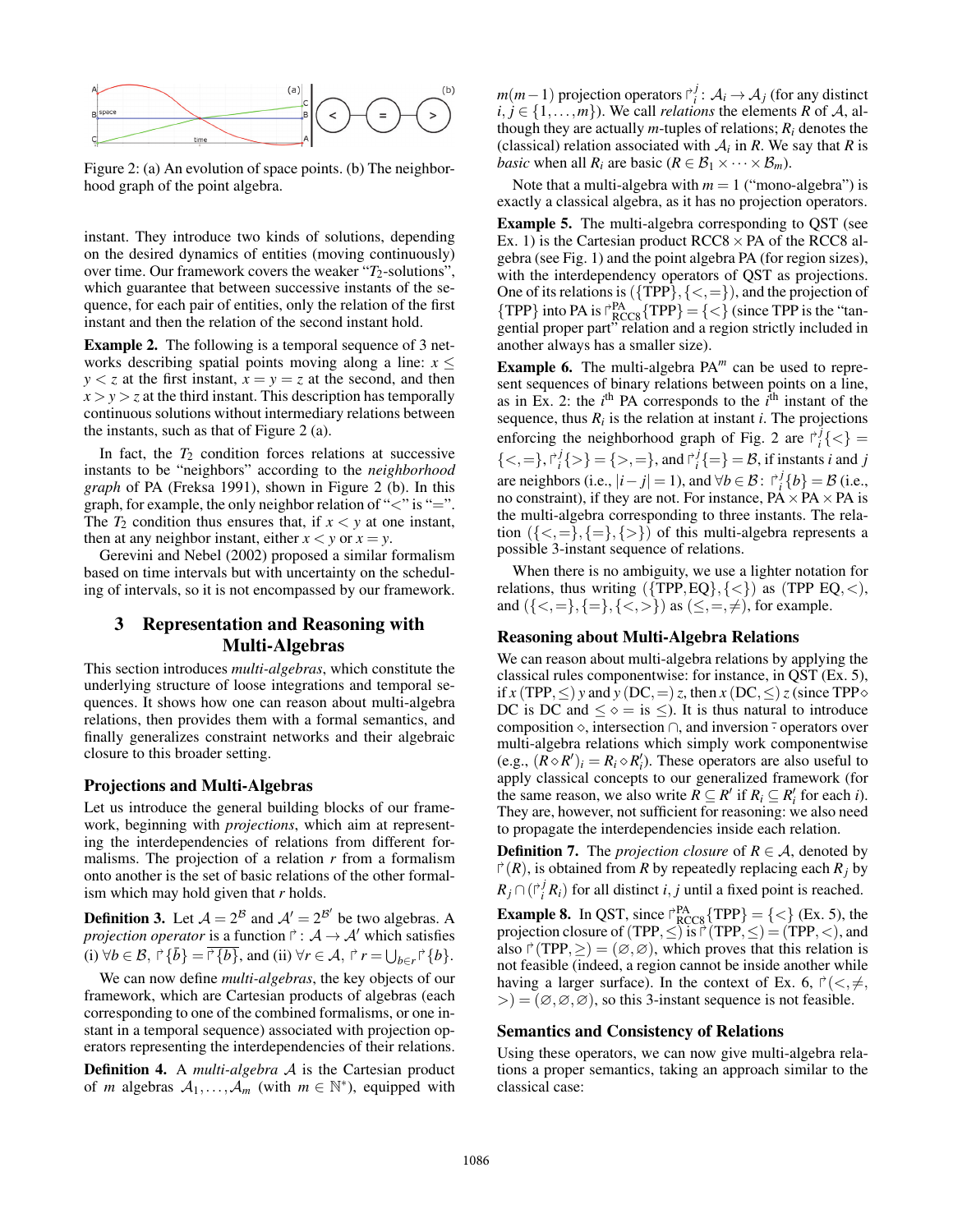Definition 9. A *(loosely) combined qualitative formalism* is a triple  $(A, U, \varphi)$ , where A is a multi-algebra, U is an entity domain, and the interpretation  $\varphi : A \to 2^{U \times U}$  satisfies:

$$
\varphi(\Gamma^* R) = \varphi(R) \qquad \varphi(R \diamond R') \supseteq (\varphi(R) \circ \varphi(R')) \cap \varphi(B)
$$

$$
\varphi(\bar{R}) = \overline{\varphi(R)} \qquad \varphi(R \cap R') = \varphi(R) \cap \varphi(R')
$$

$$
\varphi((\varnothing, \dots, \varnothing)) = \varnothing \qquad \varphi(R \cup R') = \varphi(R) \cup \varphi(R')
$$

with  $R, R' \in \mathcal{A}$  and  $\circ$  the true composition of relations on *U*.

These straightforward requirements ensure that the operators are *sound* (i.e., do not remove valid pairs of entities), and that a relation is *consistent* (i.e., has a nonempty interpretation) if and only if it contains a consistent basic relation. Example 10. We call *temporalized point calculus (*TPC*)* the

combined formalism representing temporal sequences of the point algebra interpreted spatially. Its multi-algebra is simply PA*<sup>m</sup>* (for sequences of length *m*), as described in Ex. 6. Its interpretation function (which we cannot define formally for space reasons) associates with each relation the set of pairs of points evolving continuously on  $\mathbb R$  along the time of the sequence, satisfying at each instant of the sequence the corresponding relation, and not satisfying other relations between these instants (this is the  $T_2$  condition; see Ex. 2).

The combined formalism corresponding to the loose integration of *m* formalisms is straightforward to define (it can be checked that all requirements of Def. 9 are satisfied):

Definition 11. The *loose integration* of *m* qualitative formalisms  $(A_1, U, \varphi_1), \ldots, (A_m, U, \varphi_m)$  over the same domain *U* is the combined formalism  $(A, U, \varphi)$ , where A is the multi-algebra  $A_1 \times \cdots \times A_m$  with each  $\int_i^j$  satisfying  $\forall b \in \mathcal{B}_i$ :  $\int_i^j \{b\} = \{b' \in \mathcal{B}_j \mid \varphi_i(b) \cap \varphi_j(b') \neq \varnothing\}$ , and  $\varphi: (r_1,\ldots,r_m)\mapsto \varphi_1(r_1)\cap\cdots\cap\varphi_m(r_m).$ 

Example 12. QST is exactly the loose integration of the RCC8 formalism and of the formalism interpreting PA in terms of region sizes; we recover the multi-algebra of Ex. 5. On the other hand, it can be shown that TPC (Ex. 10) is not a loose integration (the interpretations at every instant cannot be defined independently from one another).

Now, while in classical formalisms any basic relation is consistent, this is no longer the case in combined formalisms: because of interdependencies, multi-algebra relations (even basic ones) can be *inconsistent*. In particular, we have seen (Ex. 8) that the projection closure of a relation can be empty. Closing a relation under its projection operators can thus help detecting its inconsistency: if  $\Gamma$  *R* is empty, we can conclude that *R* is inconsistent. Otherwise,  $\vec{r}$  *R* is "consistent with respect to projections", or  $\Gamma$ -consistent.

**Definition 13.** A multi-algebra relation *R* is  $\Gamma$ -consistent if  $R = \upharpoonright (R)$  and  $R_i \neq \emptyset$  for each *i*.

However, observe that while projections can remove *pairwise* inconsistencies, consistency ultimately depends on the interpretation function. Hence,  $\uparrow$ -consistency does not imply consistency in general, although it is the case for some combined formalisms: we can prove in particular that any --consistent relation of TPC and QST (Ex. 10, 12) is consistent. In such cases, closing a relation by projection suffices to check its consistency.



Figure 3: A network  $N$  over  $PA<sup>3</sup>$  and its three slices.



Figure 4: (a) An algebraically consistent, yet inconsistent, QST network. (b) A consistent scenario (see Ex. 16).

#### Multi-Algebra Networks and Algebraic Closure

We simply model descriptions from combined formalisms as *qualitative constraint networks over multi-algebras*, which work exactly like classical networks except that constraints between entity variables are *m*-tuples of relations. For example, the network *N* in Fig. 3 corresponds to the temporal sequence of 3 networks over the point algebra shown in Ex. 2; relation  $N^{xy}$  is the sequence of relations between *x* and *y*. It is important to note that *N* can equivalently be seen as a tuple of classical networks over each  $A_i$ , as shown in Fig. 3, where  $N_i$  is the network at instant  $i$ :

**Definition 14.** Let  $N = (E, C)$  be a network over some multialgebra A. The  $i^{th}$  *slice of N*, denoted by  $N_i$ , is the network  $(E, C_i)$  over  $\mathcal{A}_i$ , where  $C_i = \{(x, R_i, y) | (x, R, y) \in C\}.$ 

We directly adapt the notions of *solution*, *consistency* and *scenario* (Sect. 2) to networks over multi-algebras (with respect to a combined formalism; we often omit this precision when doing so is harmless). For instance, a solution of the network in Fig. 3 is the evolution in Fig. 2 (a). Other notions must be generalized:

**Definition 15.** A network *N* over a multi-algebra  $A_1 \times$ ···×A*<sup>m</sup>* is *trivially inconsistent* if ∃*i* ∈ {1,...,*m*}: ∃*x*, *y* ∈ E:  $N_i^{xy} = \emptyset$ . It is *algebraically closed* if  $N^{xz} \subseteq N^{xy} \circ N^{yz}$  and  $N^{xy} = \cap N^{xy}$  for all  $x, y, z \in E$ . It is *algebraically consistent* if it is algebraically closed and not trivially inconsistent.

For networks over multi-algebras, being algebraically closed is being closed under both composition *and* projection. This cleanly generalizes the classical case, since any relation of a mono-algebra is vacuously closed under projection.

Algebraic consistency generalizes bipath-consistency to *m* dimensions, and works in the same way – it is a necessary condition for consistency that can be used to filter out inconsistent networks. It can be enforced by alternately closing each relation  $N^{xy}$  under projection and each slice  $N_i$  under composition until a fixed point is reached.

**Example 16.** The network *N* over QST in Fig. 4 (a) is algebraically consistent. However, if we remove  $=$ " from  $N_{PA}^{xy}$ , the network is no longer algebraically closed because it is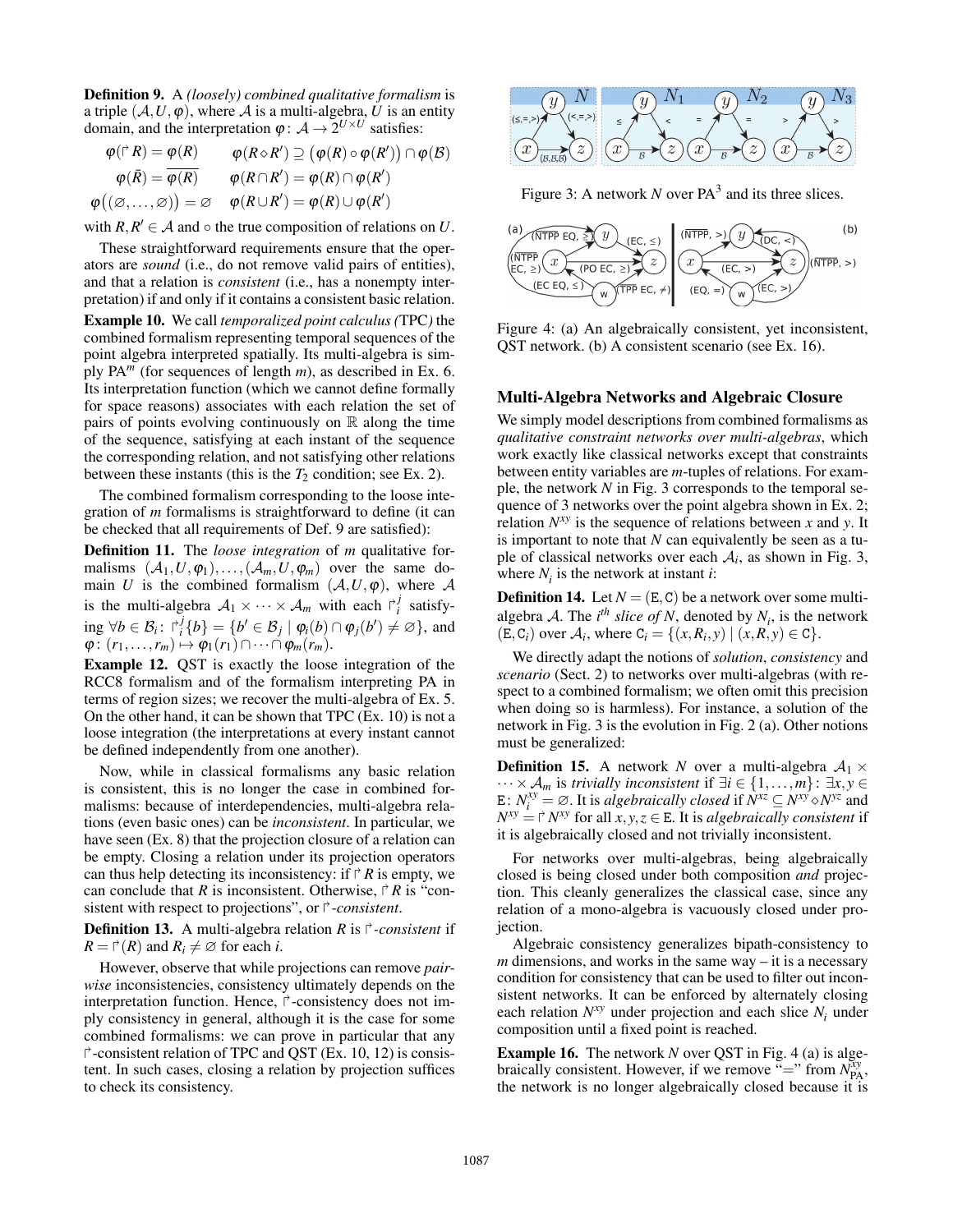not closed under projection, as  $\{\overline{\text{NTPP}}, \text{EQ}\} \nsubseteq \text{PRG}^{\text{RCC8}}\{>\}$ (since clearly EQ  $\notin \bigcap_{P_A} RCC8$ {>}). Now, while *N* is algebraically consistent (and although  $N_{PA}$  and  $N_{RCC8}$  are consistent), it is actually inconsistent: First, "=" of  $N_{\text{PA}}^{xy}$  does not belong to any consistent scenario of  $N_{PA}$  (van Beek and Cohen 1989, p. 13). Second, NTPP of *Nxy* is not feasible either (for  $N_{\text{RCC8}}$ ). The only remaining relation,  $x$  (EQ, >)  $y$ , is also not feasible, since its projection closure is empty.

However, by adding DC to  $N_{\text{RCC8}}^{yz}$ , the network remains algebraically consistent, but this time it becomes consistent. Indeed, Fig. 4 (b) shows one of its consistent scenarios.

## 4 Tractability Results

Let us now study the problem of checking the consistency of networks over multi-algebras. Since this problem is NPcomplete for many formalisms, we proceed as in the classical case: we focus on subsets, and notably on *subclasses*, of multi-algebras. Then, we present two theorems providing conditions under which a subclass is *tractable*.

#### Algebraically Tractable Subclasses

We first introduce two kinds of multi-algebra subsets, namely *subclasses* and the more specific *subalgebras*:

Definition 17. A *subclass* of a multi-algebra A is a set of relations  $S \subseteq A$  which is closed under componentwise composition, intersection, and inversion. If  $S$  contains the basic relations (i.e.,  $\mathcal{B}_1 \times \cdots \times \mathcal{B}_m \subseteq \mathcal{S}$ ), we call it a *subalgebra*.

For example,  $H_8 \times PA$  – where  $H_8$  is a well-known subalgebra of RCC8 (Gerevini and Renz 2002) – is a subalgebra of the multi-algebra  $RCC8 \times PA$ . Subalgebras are particularly interesting subclasses since all scenarios of the multialgebra are scenarios of these subclasses. Moreover, the most studied subclasses are subalgebras (Nebel and Bürckert 1995; Ligozat 1996; Renz 1999; Long and Li 2015).

The following notion of *slice* of a multi-algebra subset is a kind of reverse operator of the Cartesian product. It will allow us to lift tractability results from the classical setting to the multi-algebra setting.

**Definition 18.** The *i<sup>th</sup> slice* of a multi-algebra subset  $\mathcal{S} \subseteq \mathcal{A}$ , denoted  $S_i$ , is the subset of  $A_i$  defined by  $S_i = \{R_i \mid R \in S\}.$ 

Note that S is a subset of  $S_1 \times \cdots \times S_m$ , the Cartesian product of its slices. It is also not hard to see that, when  $S$  is a subclass, each slice  $S_i$  is a subclass of  $A_i$ , and the Cartesian product of the  $S_i$  is also a subclass of  $A$ .

Recall that the algebraic closure is classically used to detect inconsistent networks, providing a consistency checking procedure that is polynomial and sound (since the operators are sound, thanks to Def. 9), but incomplete. We focus on subclasses for which the procedure is complete:

Definition 19. A subclass S is said to be *algebraically tractable* when, for any network *N* over S, if the algebraic closure of *N* is not trivially inconsistent then *N* is consistent.

Clearly, for a subclass to be algebraically tractable, all the algebraically closed scenarios over this subclass must be consistent; this depends on the interpretation function of the combined formalism. For instance, some algebraically

closed scenarios over the combination of RCC8 (with weak connectedness) and the rectangle algebra are inconsistent (Cohn et al. 2014); consequently, no *subalgebra* of this combination can be algebraically tractable.

One could think that if all algebraically consistent networks over a subclass  $S$  are consistent, then  $S$  is algebraically tractable; but this is not sufficient because, contrary to the classical case, the algebraic closure of a network over a subclass  $S$  is not necessarily over  $S$ . It clearly becomes sufficient if S is  $\uparrow$ -closed, i.e., if the projection closure of any relation of S is in  $S$  ( $\forall R \in S$ :  $\forall R \in S$ ).

**Proposition 20.** A  $\uparrow$ -closed subclass over which alge*braically consistent networks are consistent is algebraically tractable.*

Now, under which conditions does a  $\Gamma$ -closed subclass verify that its algebraically consistent networks are consistent? In the following we state two complementary theorems providing such conditions. With the first theorem, a subalgebra inherits its tractability from that of its slices, whereas with the second theorem, tractability is inherited from a smaller subset of relations by *refinement*.

#### Inheriting Tractability from Subalgebra Slices

In this section, we focus on conditions ensuring that a subalgebra  $S$  is tractable by using the tractability of its slices  $S_i$ . One of the conditions is that each slice be *scenarizable by a refinement* (a *refinement* of a multi-algebra subset S is a mapping  $h: \mathcal{S} \to \mathcal{A}$  such that  $h(R) \subseteq R$  for all  $R \in \mathcal{S}$ ).

Definition 21. A mono-subalgebra S is *scenarizable by a refinement h* if for any  $\diamond$ -consistent network *N* over *S* and any  $x, y \in E$ , (i)  $h(N^{xy}) \neq \emptyset$  and (ii) for any  $b \in h(N^{xy})$ there exists an algebraically closed scenario  $S \subseteq N$  such that  $S^{xy} = b$ .

When all the algebraically closed scenarios over  $S$  are consistent (see remark after Def. 19), this property actually entails the algebraic tractability of S. Indeed, from any  $\Diamond$ consistent network over  $S$ , we can obtain a consistent scenario by (i) choosing a pair of variables, (ii) replacing their relation by a basic relation of the refinement, (iii) computing the algebraic closure – and repeating these steps until a scenario is obtained. Finding a refinement by which a subalgebra  $S$  is scenarizable is a classical method to prove that  $S$ is tractable. For example, the point algebra PA and the preconvex subclass of the interval algebra are scenarizable by *h*max, the refinement by the basic relations of "maximal dimension" (Ligozat 2013, Ch. 2):  $h_{\text{max}}(r) = \{b \in r \mid \text{dim}(b) =$  $\dim(r)$ .

Now, considering a subalgebra  $S$  whose each slice  $S_i$  is scenarizable by some  $h_i$ , a natural idea would be to apply the classical technique by combining  $h_1, \ldots, h_m$  into a specific form of refinement over multi-algebra relations:

Definition 22. A *multi-refinement* of a multi-algebra subset S is a refinement of the form  $H = (h_1, \ldots, h_m)$  with each  $h_i$  a refinement of  $S_i$ , defined as  $H: R \mapsto (h_1(R_1),...,h_m(R_m))$ .

However, even if each  $S_i$  is scenarizable by  $h_i$ , there is in fact no guarantee that the multi-refinement  $H = (h_1, \ldots, h_m)$ can be used to find a consistent scenario using an adaptation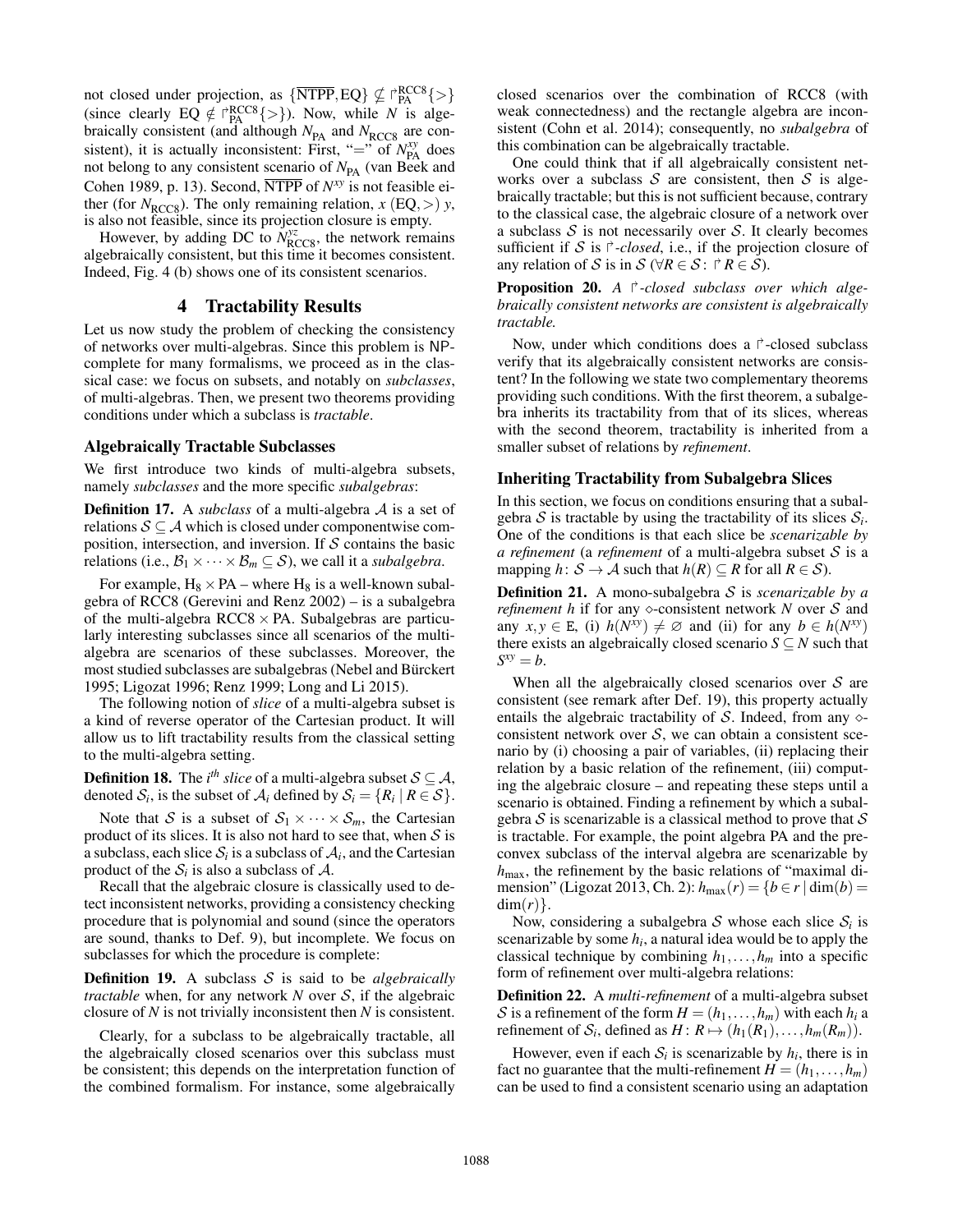of the "scenarizability by *h*" method. Additional requirements are needed to ensure that the individual refinements work well together with respect to projections. First, the refinement of  $\Gamma$ -consistent relations (Def. 13) by *H* must be consistent; but this is not sufficient for any algebraically consistent network to remain consistent after refinement. Consequently, we assume in addition the following property:

Definition 23. A network is *simple* when closing it under projection and then under composition makes it either algebraically consistent or trivially inconsistent.

A subalgebra  $S$  is *simple* if any network over  $S$  is simple.

Since being closed is a local property, it can be shown that enumerating all 3-variable bi-networks over each  $S_i$   $\times$  $S_i$  suffices to check that a subalgebra S is simple.

Using the previous properties, we state our first theorem:

Theorem 24 (Slicing theorem). *Let* S *be a subalgebra whose algebraically closed scenarios are consistent, and*  $H = (h_1, \ldots, h_m)$  *be a multi-refinement. If we have:* 

*(C1)* each slice  $S_i$  *is scenarizable by h<sub>i</sub>*;

*(C2)* S *is simple; and*

*(C3) for any*  $\Gamma$ -consistent R of S,  $H(R)$  is consistent;

*then algebraically consistent networks over* S *are consistent. If, in addition,* S *is* -*-closed, then* S *is algebraically tractable.*

*Proof.* Let *N* be an algebraically consistent network over  $S$ , and  $\dot{x}$ ,  $\dot{y}$  be variables such that  $N^{\dot{x}\dot{y}}$  is not basic. We know that  $H(N^{xy})$  is consistent (C3), that is, it contains at least one consistent basic relation (Def. 9). We refine *Nxy* by one such relation  $B = (b_1, \ldots, b_m)$ . Obviously, the modified *N*, which we denote by  $N'$ , is still closed under projection.

Moreover, since each slice  $N_i$  is  $\diamond$ -consistent, there exists an algebraically closed scenario  $S_i \subseteq N_i$  such that  $S_i^{xy} = b_i$ (C1). Therefore,  $S_i \subseteq N'_i$  holds for all *i*, which ensures that the closure of  $N'$  under composition is not trivially inconsistent. The closure of  $N'$  is thus algebraically consistent, since  $S$  is simple (C2) and  $N'$  is closed under projection.

All in all, the result is an algebraically consistent network over S (as S is a subalgebra). We can thus apply the procedure from the start once again, iteratively making all relations basic and consistent. The process necessarily ends with an algebraically closed scenario, which is consistent by hypothesis. Hence *N* is consistent (Def. 9). The second conclusion is a direct corollary (by Prop. 20).  $\Box$ 

This theorem can be used to prove that a  $\uparrow$ -closed subclass S built from known tractable subalgebras is tractable. It also gives a very efficient way to check the consistency of a network over  $S$ , only requiring one projection closure followed by one composition closure. Moreover, the proof describes an efficient algorithm *exhibiting* a consistent scenario.

#### Inheriting Tractability from a Subset of Relations

Now, we focus on an alternative set of conditions ensuring the tractability of a  $\uparrow$ -closed subclass S. This result is inspired by the classical technique of "reduction by a refinement" (Renz 1999). The idea is to inherit, from a smaller

multi-algebra subset  $S'$ , the fact that algebraically consistent networks are consistent – and to conclude with Prop. 20. Indeed, if we can refine networks over  $S$  to networks over  $S'$  while preserving algebraic consistency, then all algebraically consistent networks over  $S$  are consistent. We call this requirement *algebraic stability by a refinement*:

Definition 25. A multi-algebra subset S is *algebraically stable by a refinement H* if, for any algebraically consistent network *N* over *S*, the refined network  $H(N)$  (obtained from *N* by simultaneously replacing each relation  $N^{xy}$  by  $H(N^{xy})$ ) is still algebraically consistent.

For example,  $H_8 \times PA$  is algebraically stable by  $H =$  $(h_{\text{H}_8}, h_{\text{max}})$ , with  $h_{\text{H}_8}$  the H<sub>8</sub> refinement of Renz (1999, Lemma 20); like simplicity, stability is easy to check by enumeration.

Our theorem formalizes the reduction mechanism:

Theorem 26 (Refinement theorem). *Let H be a refinement from a multi-algebra subset* S *to another subset* S *. If it holds that (C1)* S *is algebraically stable by H and (C2) algebraically consistent networks over* S *are consistent, then algebraically consistent networks over* S *are consistent.*

If, in addition, S is a  $\Gamma$ -closed subclass then S is alge*braically tractable.*

#### 5 Illustrative Applications of the Theorems

We apply our framework to recover the tractability results of QST (Ex. 1, 12). This is only meant as a simple illustration of our results; obviously, the main interest of our work is that it also applies to networks over large multi-algebras, such as temporal sequences, and not only to bi-networks, but such an application would be more complex and thus less useful as an example. We begin with the combination of  $PA<sub>max</sub>$  =  ${<, =, >, \neq, \mathcal{B}}$  (the maximal distributive subalgebra of PA containing " $\neq$ ") and RCC8<sub>max</sub>, the (non-convex) maximal distributive subalgebra of RCC8 (Long and Li 2015):

#### **Corollary 27.** RCC8 $_{max}$   $\times$  PA $_{max}$  *is algebraically tractable.*

*Proof.* We apply the slicing theorem, using identity functions as refinements ( $\forall r \in S_i$ :  $h_i(r) = r$ ). Scenarizability by  $h_i$  (C1) holds since  $\diamond$ -consistent networks are minimal for RCC8max and for PAmax (Long and Li 2015); simplicity  $(C2)$  can be checked by enumeration;  $\uparrow$ -consistent relations are consistent (C3), as explained after Def. 13; finally, algebraically closed scenarios are consistent (Gerevini and Renz 2002). We get the result by  $\uparrow$ -closure of the subclass.  $\Box$ 

Let us now consider  $H_8$ ,  $C_8$  and  $Q_8$ , the three maximal tractable subalgebras of RCC8. This time, we cannot apply the slicing theorem, because closing under projection then under composition does not compute the algebraic closure. However, we can apply the refinement theorem:

Corollary 28. *Let* S *be* H<sub>8</sub>, C<sub>8</sub>, *or* Q<sub>8</sub>. *Each subclass*  $S \times PA$ *is algebraically tractable.*

*Proof.* We apply Theorem 26; we use for each  $S$  the classical refinement to basic relations (Gerevini and Renz 2002), denoted  $h_S$ , and the refinement  $h_{\text{max}}$  for PA;  $H = (h_S, h_{\text{max}})$ sends relations to RCC8<sub>max</sub>  $\times$  PA<sub>max</sub>. Each subclass  $S \times$  PA